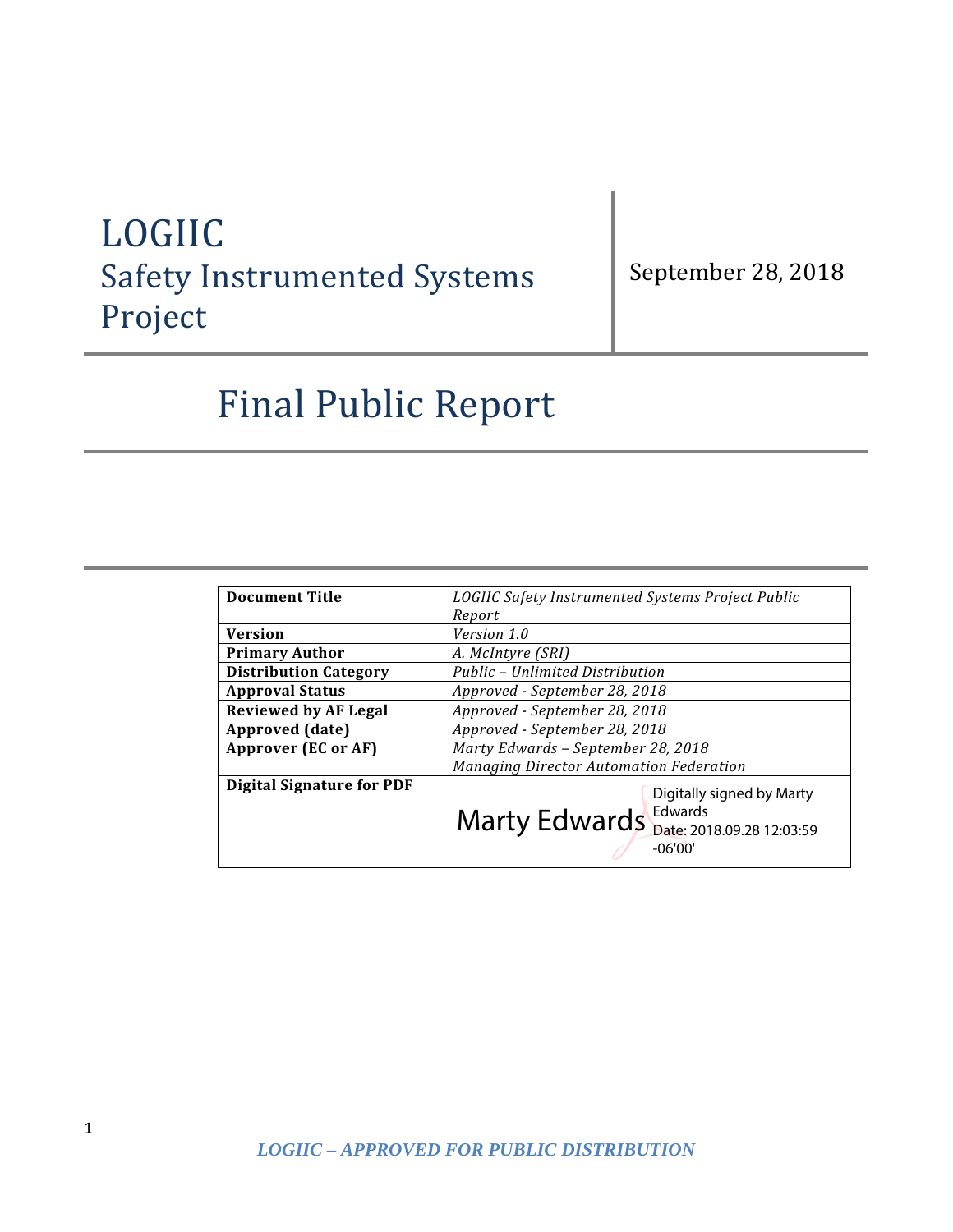### **EXECUTIVE SUMMARY**

The Linking the Oil and Gas Industry to Improve Cybersecurity (LOGIIC) Consortium was established by members of the oil and gas industry in partnership with the Cybersecurity Research and Development Center (CSRDC) of the U.S. Department of Homeland Security (DHS) Science and Technology (S&T) Directorate to review and study cybersecurity issues in Industrial Automation and Control Systems (IACS), which impact safety and business performance as they pertain to the oil and gas sector. LOGIIC has sponsored research initiatives that involve the interests of oil and gas sector stakeholders.

The LOGIIC Project 11, Safety Instrumented Systems (SIS), was established and defined by the LOGIIC members (technical team, executive committee and the DHS sponsor). Automation vendors were engaged and invited to participate in an assessment.

The broad Project 11 objective was to evaluate SIS solutions currently available in the market and develop conclusions about the security of specific architecture designs. This project builds on LOGIIC Project 2, which also investigated the security of three architecture designs for SIS solutions. LOGIIC Project 2 was conducted nearly a decade ago; since then, significant advancements and changes have been made in both the technology and the recommended best practices for the IACS environment.

LOGIIC conducted a series of research surveys and studies to identify product offerings in the marketplace and identify their cybersecurity capabilities. Hands-on assessment activities conducted in an IACS environment evaluated the security of these solutions.

The scope of this project included an assessment of full SIS solutions including controller, engineering workstations (EWSs), network backbone and supporting components. LOGIIC sought to understand the threat landscape of current SIS offerings and identify the evolving SIS designs that take into account previous research, findings and international standards.

The objective of this report is to convey the findings and conclusions from hands-on assessments that provide asset owners with important considerations in selecting an SIS design, and to support a dialogue between asset owners and automation vendors.

This project identified technical and operational findings in SIS solutions assessed in an IACS laboratory environment. These findings include:

#### **Integrated Architecture**

Since Project 2, SIS architectures have shifted towards a more integrated design. Several factors likely contributed to this shift, including the development and adoption of industry SIS design standards and the desire for asset owners to have increased situational awareness.

#### **Reducing the Attack Surface**

The SIS solutions tested in Project 11 contained multiple components and redundant networks, making the architectures significant in size and capability. Given the size and number of components, minimizing the attack surface requires that security be considered at the SIS design phase.

#### **Networking**

Network structure makes a significant contribution to the overall security of the SIS. Assessment findings in several areas indicated the influence in overall security. These include redundancy, more secure protocols, and domain security.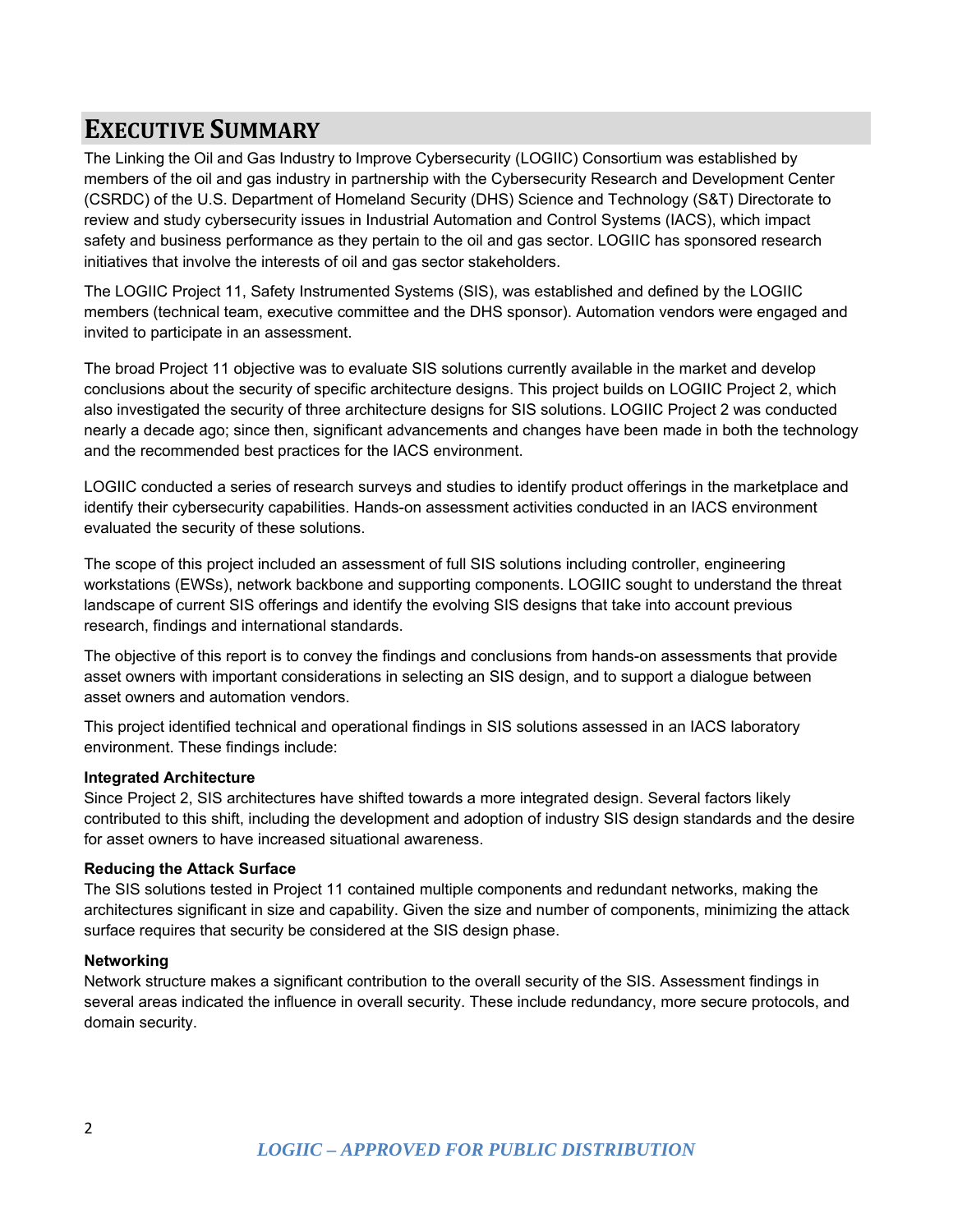#### **Firewalls**

Firewalls are necessary since they filter malicious network traffic and protect against some denial-of-service (DoS), packet-manipulation and packet-injection attacks. However, firewalls require proper configuration and periodic maintenance.

#### **Intrusion Detection**

Most SIS solutions include intrusion detection mechanisms that produce configurable alerts. Intrusion detection capabilities and their configurability vary depending on the solution, but they play an important role in situational awareness of the SIS.

#### **Lock Functionality**

The SIS solutions assessed in Project 11 used a software and/or hardware locking mechanism. This restricts certain functionality such as downloading a configuration and making changes to the safety logic. Although these locks provide significant protection against unauthorized changes to the SIS, third party research conducted in late 2017 showed that some of implementations could potentially be bypassed by an attacker with presence on the SIS.

#### **Documented Recommendations**

Many SIS vendors maintain a suite of documentation that includes detailed security recommendations. These clearly define best practices and recommended configurations. However, some vendors do not identify, or make recommendations on, the most secure implementation. Assets owners should request that vendors provide these recommendations based on product testing, validation, and past implementation experience.

Since Project 2, SIS solutions have shifted toward integrated designs with the IACS. A number of industry standards were developed in the past decade that provided guidelines for securely integrating SIS and IACS. Comparing the technical findings between Project 2 and Project 11 identified areas of progress and improvement. Asset owner and vendor engagement has led to a clearer understanding of operational goals and greater inherent security in SIS designs. Vendors provide security recommendations and documentation that assist in a more secure implementation, based on the asset owners' needs. Current default configurations provide some security, but many configurable options can be leveraged by asset owners to increase security.

This project concludes that, although SIS solutions continue to evolve into integrated designs, security mechanisms have been designed into new solutions with configurable options that can be leveraged by asset owners. Engagement between asset owners and vendors has resulted in robust, capable SIS solutions that employ defense in depth, access control, and situational awareness. When selecting an SIS solution, asset owners should consider the points described in this report when aligning SIS capabilities with the security and operational goals at their organizations.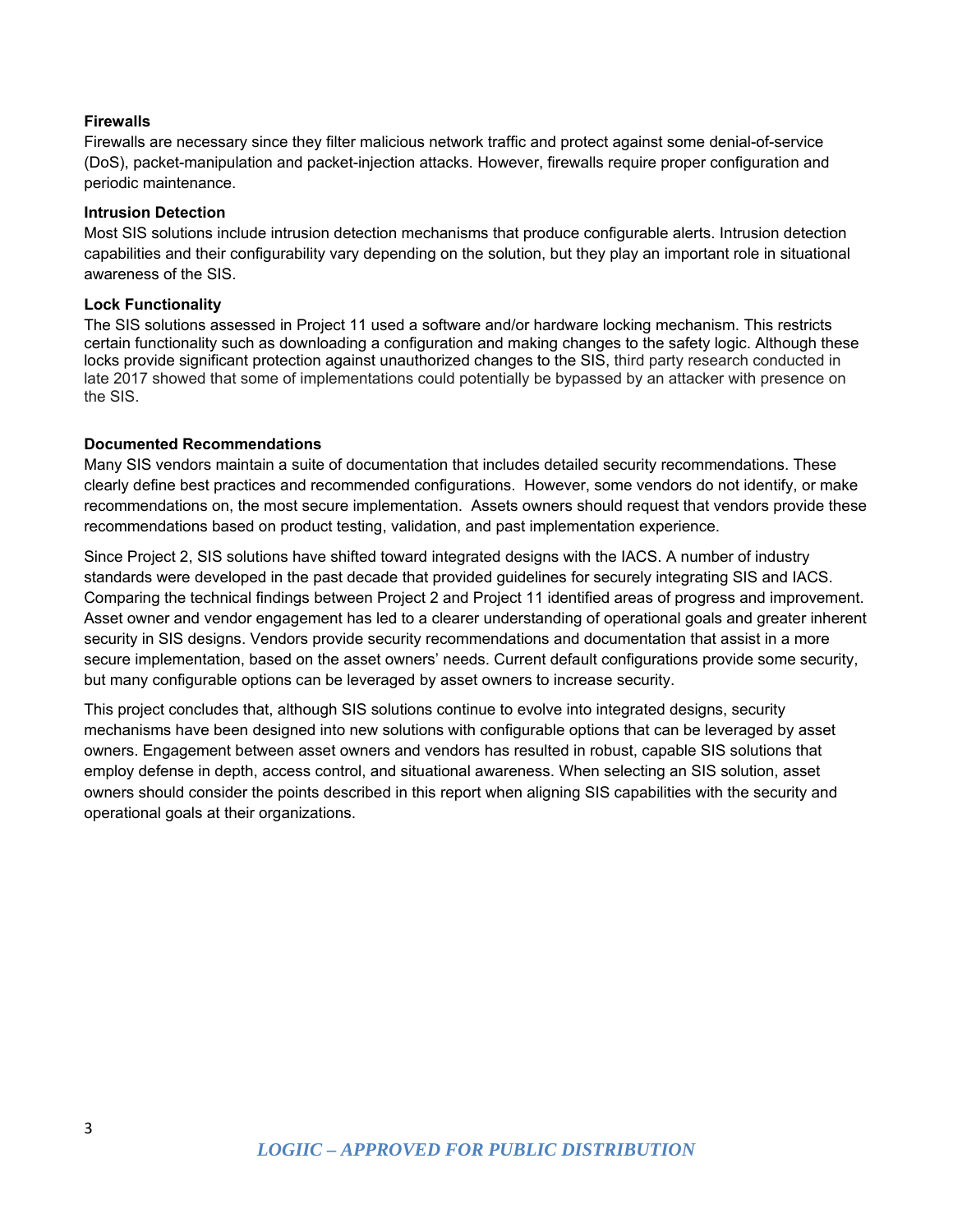# **Table of Contents**

| 1              |  |
|----------------|--|
| $\overline{2}$ |  |
| 3              |  |
|                |  |
|                |  |
|                |  |
| $\overline{4}$ |  |
|                |  |
| 5.             |  |
|                |  |
|                |  |
|                |  |
|                |  |

# **Table of Figures**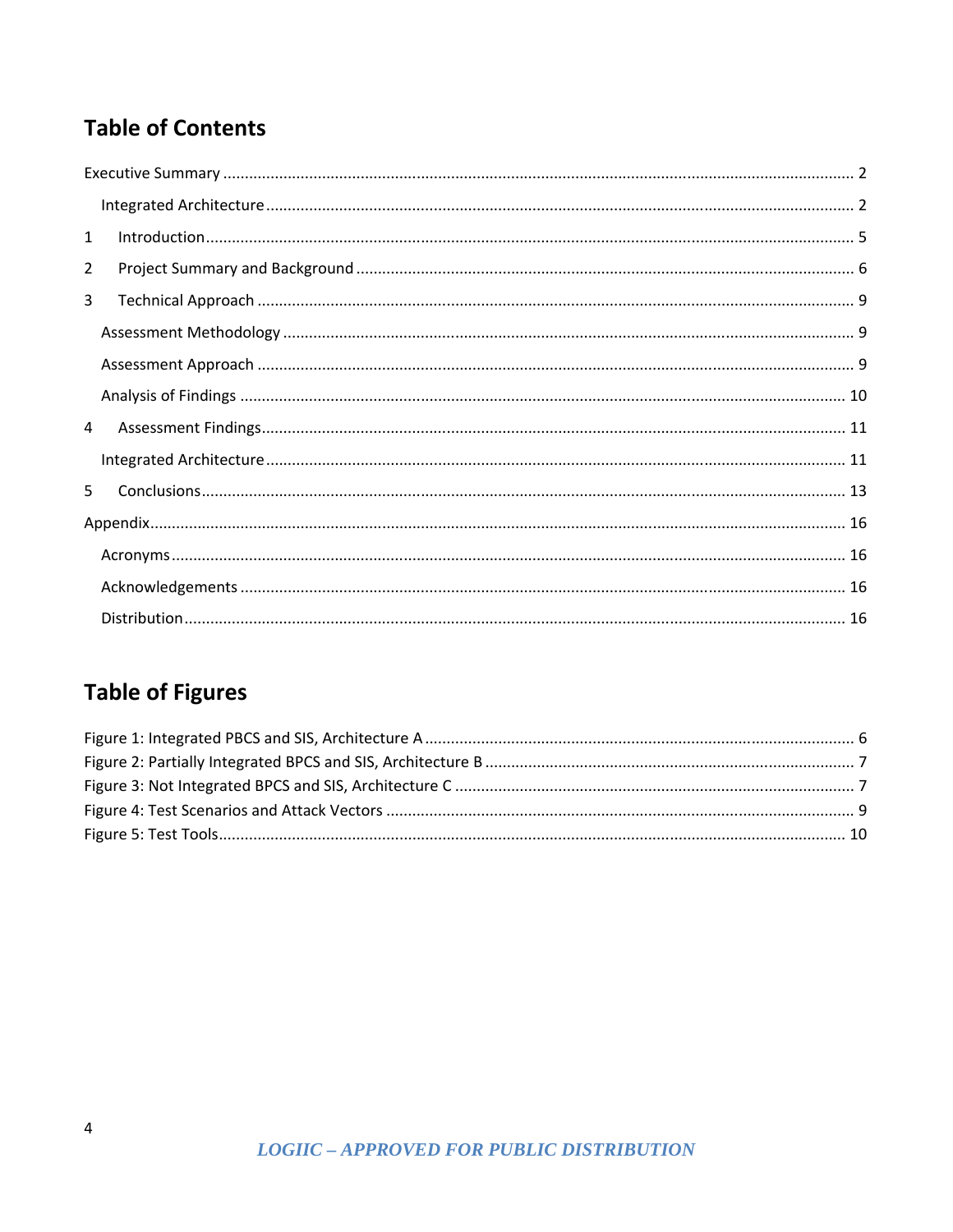### **1 INTRODUCTION**

The LOGIIC program was established to review and study cybersecurity issues as they pertain to the oil and gas sector, and has sponsored research initiatives that involve the interests of oil and gas sector stakeholders. LOGIIC initiatives are applicable to many industries with control systems.

The broad Project 11 objective was to evaluate SIS solutions currently available in the market and develop conclusions about the security of specific architecture designs. This project builds on LOGIIC Project 2, which investigated the security of three architecture designs for SIS solutions. LOGIIC Project 2 was conducted nearly a decade ago; since then, significant advancements and changes have been made in both the technology and the recommended best practices for the IACS environment.

LOGIIC conducted a series of research surveys and studies to identify product offerings in the marketplace and identify their cybersecurity capabilities. Hands-on assessment activities conducted in an IACS environment evaluated the security of these solutions.

The scope of this project included an assessment of full SIS solutions including controllers, engineering workstations (EWSs), network backbone and supporting components. LOGIIC sought to understand the threat landscape of current SIS offerings and identify the evolving SIS designs that consider previous research, findings and international standards.

The objective of this report is to convey the findings and conclusions from hands-on assessments that provide asset owners with important considerations for selecting an SIS design and to support a dialogue between asset owners and automation vendors.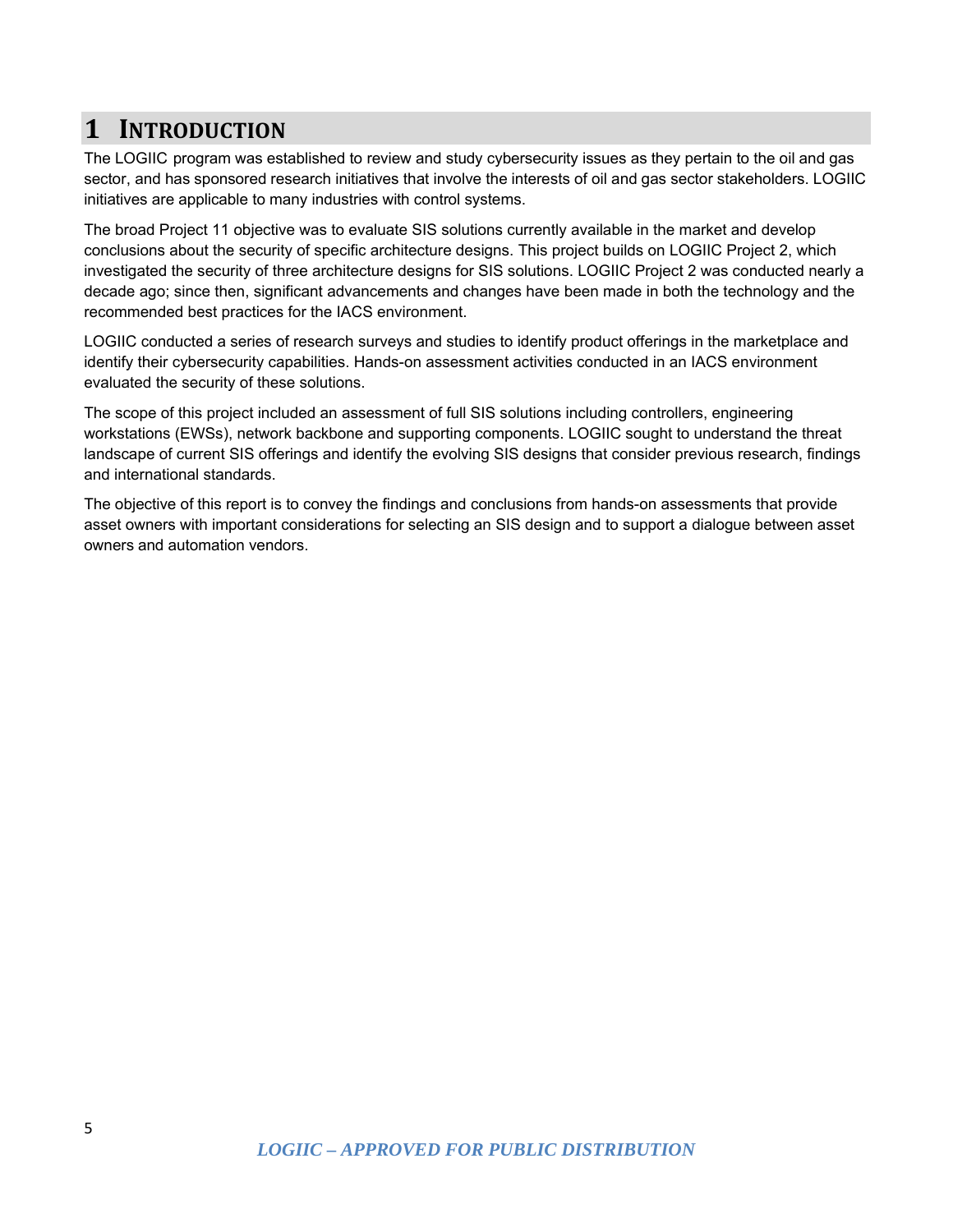### **2 PROJECT SUMMARY AND BACKGROUND**

The LOGIIC Project 11, Safety Instrumented Systems (SIS), was established and defined by the LOGIIC members which includes the technical team, executive committee and the Department of Homeland Security (DHS) sponsor. Automation vendors were engaged and invited to participate in an assessment.

The broad Project 11 objective was to evaluate SIS solutions currently available in the market and develop conclusions about the security of specific architecture designs. This project builds on LOGIIC Project 2, which also investigated the security of three architecture designs for SIS solutions. LOGIIC Project 2 was conducted nearly a decade ago; since then, significant advancements and changes have been made in both the technology and the recommended best practices for Basic Process Control System (BPCS) environments.

Based on the findings of LOGIIC Project 2, this project's goal is to re-evaluate cybersecurity vulnerabilities based on the threat scenarios of typical architectures. Like Project 2, Project 11 categorizes SIS architectures into three designs based on interconnectivity. Since Project 2, the market has evolved in ways to support securely integrated SIS and control systems. Techniques to do this are defined by International Electrotechnical Commission (IEC) standards, with which many SIS solutions are compliant. The following information describes the categorized SIS architectures.

#### **Architecture A**

In Architecture A, the BPCS and SIS controllers, engineering workstations (EWSs) and human-machine interface (HMI)/operator workstations (OWSs) reside on a common local area network (LAN).



**Figure 1: Integrated PBCS and SIS, Architecture A**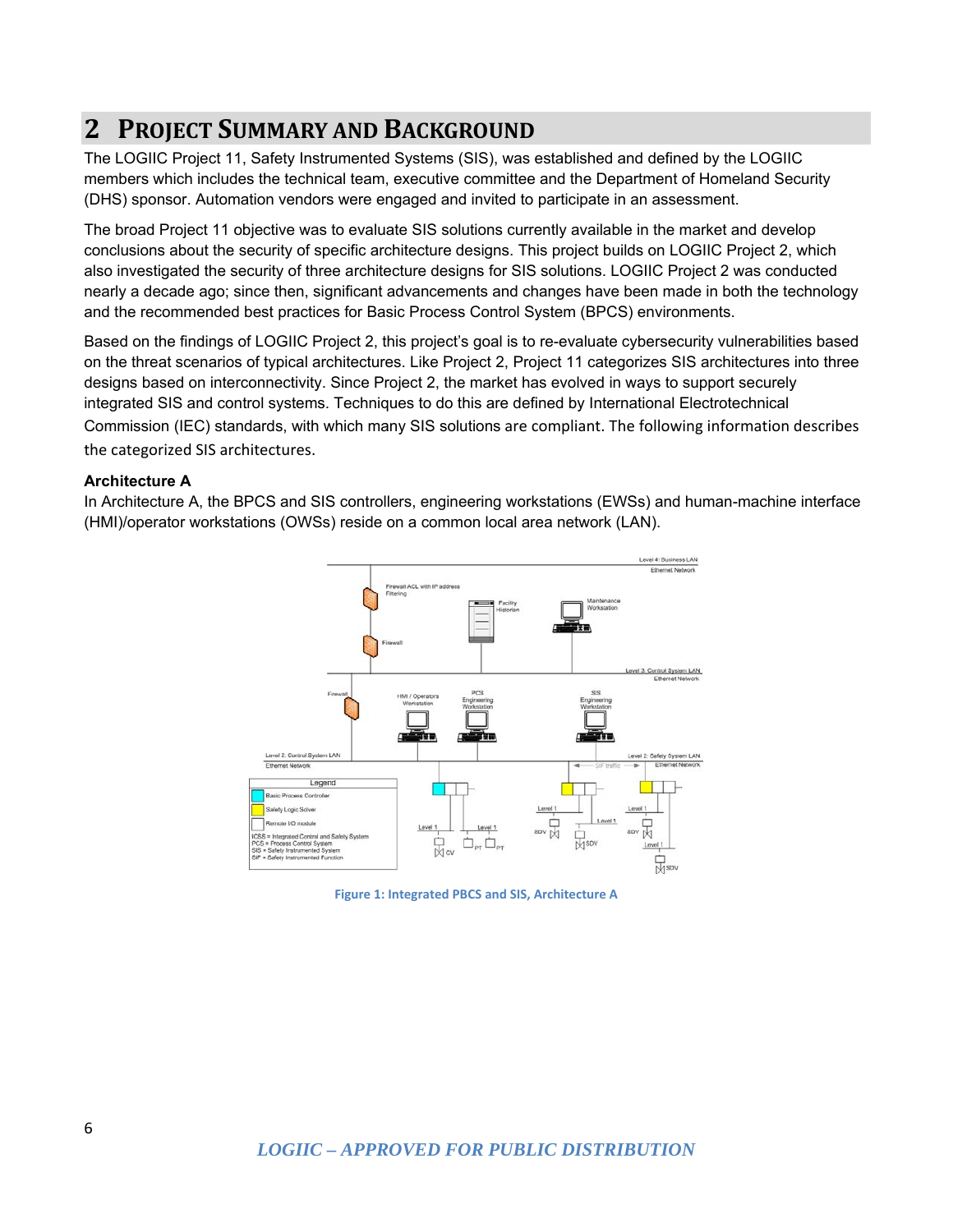#### **Architecture B**

Architecture B is similar to Architecture A, except that it provides an isolated safety-critical network for peer-topeer communications between SIS controllers. This architectural modification is intended to provide significant protection of safety-critical communications.



**Figure 2: Partially Integrated BPCS and SIS, Architecture B**

#### **Architecture C**

Architecture C is different from Architectures A and B. Architecture C consists of independent BPCS and SIS. In this design, the SIS is both logically and physically isolated from the BPCS. SIS and BPCS are connected through a direct point-to-point communication connection. This point-to-point connection does not travel over the same network interface that is used for other communications (for example, to the SIS EWSs). These types of point-topoint communications may use either serial or Ethernet connections depending on the specific protocol in use.



**Figure 3: Not Integrated BPCS and SIS, Architecture C**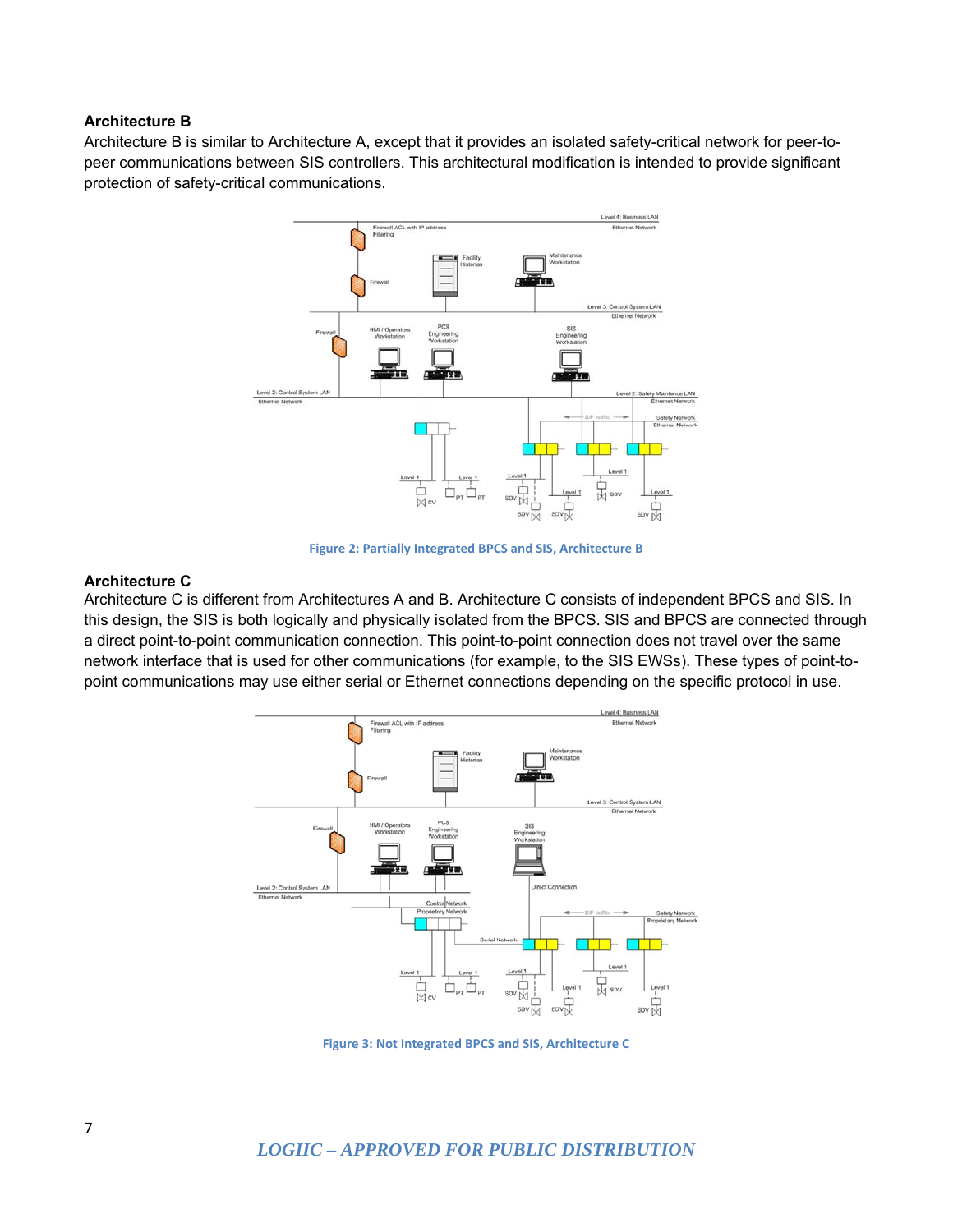For each typical architecture, the scope of this project included the system inventory (including subsystems, network devices, and software); cybersecurity risk assessment; security of operations (including the network segregation and/or integration); logical and physical protection; maintenance policies and tools; backup, restore, and disaster recovery plans; and host protection and patch management.

A survey of LOGIIC members' use of SIS was conducted in July 2016. Findings indicate that:

- SIS is clearly a valuable part of operations, with security concerns relating to integrity, availability and risks relating to access, denial of service and connectivity.
- Some upstream and downstream segments within the same organization use different SIS architectures. There is not an apparent trend, however, for all upstream or downstream segments in different organizations to use the same model.
- Project 2 provided some guidance to the members. Since then, standards have been fully integrated into vendor designs and technology has evolved.
- All members are considering upgrading SIS solutions in the near future.
- Members wanted Project 11 to identify risks in the new technologies, how the architectures are being applied across solutions, and technology roadmaps.

The Project answers key questions regarding whether a cybersecurity threat can:

- Impact the safety instrumented function (SIF).
- Impact the performance of the SIS.
- Impact the by-pass mode.
- Impact the instrumentation management functions.
- Compromise engineering and operation function of the SIS.
- Provoke spurious SIF trips.
- Compromise the BPCS function used for the operation and engineering of the SIS.

The Project identifies and tests the impact of any vulnerability discovered on one sub-system or device of the SIS or the BPCS, and helps to provide the foundations for the LOGIIC members to:

- Study the architectures of automation suppliers (BPCS and SIS) and package vendors who integrate SIFs in their integrated or non-integrated solution.
- Study the vendor-standard interconnectivity between the BPCS and the SIS (e.g., directly from SIS CPU, through non-routable communications).
- Study the communication between several SISs (e.g., dedicated SIS peer-to-peer or not).
- Understand, from the proposed BPCS-SIS architecture, the threats that can exploit vulnerabilities with the relevant associated risks.
- State and propose recommendations for selecting and implementing a typical BPCS-SIS architecture.
- Assist major automation suppliers and package vendors to improve the security of their BPCS-SIS solution in the future.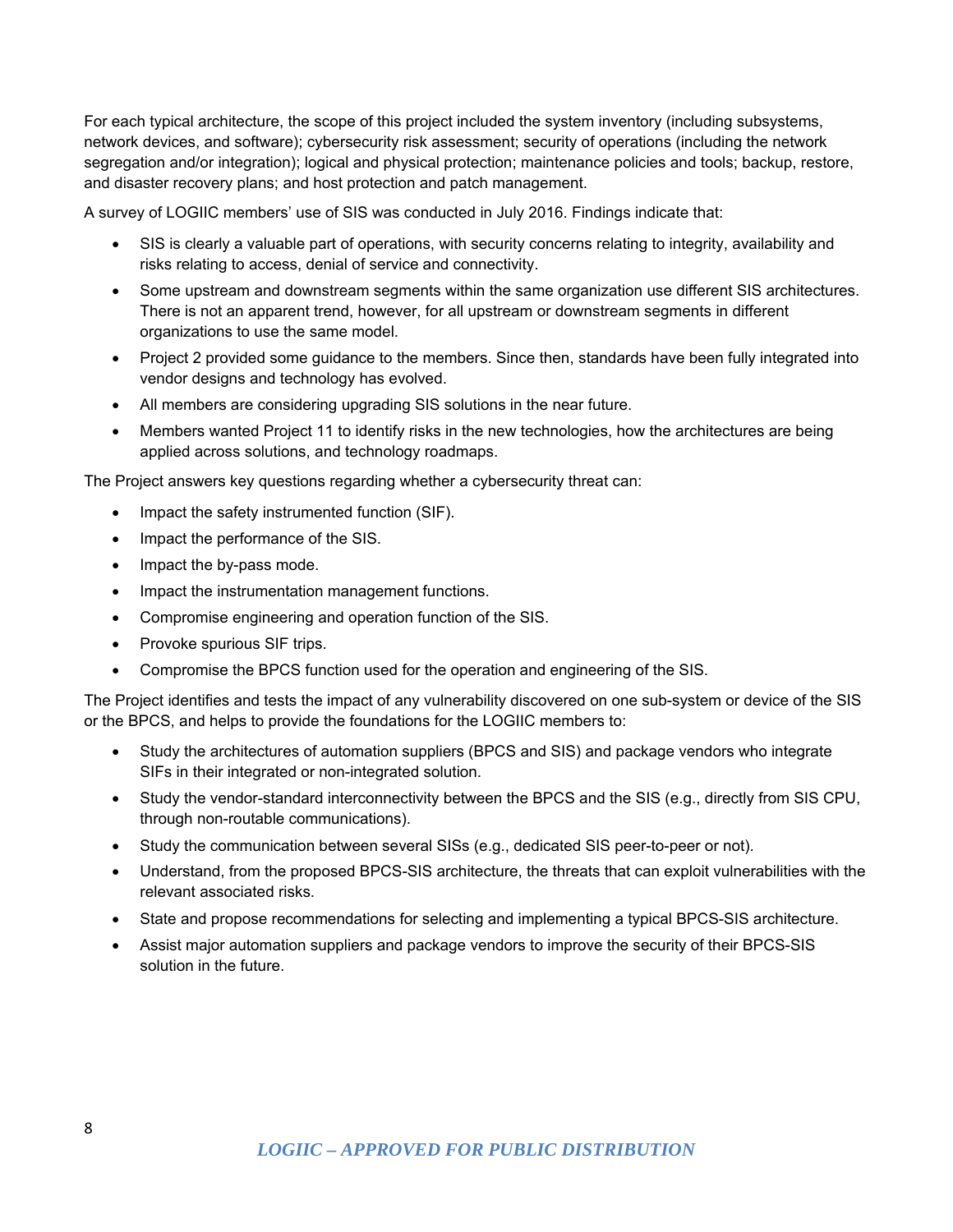## **3 TECHNICAL APPROACH**

Technical surveys, market reviews and engagements with automation vendors contributed to defining the project scope and individual test scenarios. Assessment and analysis followed a standard approach and used previously tested assessment methodologies. This section outlines the details of the approach.

#### **Assessment Methodology**

LOGIIC consistently bases all assessments on the foundational risk equation, where *Risk = Threat x Vulnerability x Consequence*, to ensure that all testing expresses a plausible threat that is applicable to the oil and gas industry. The assessment scope and individual test scenarios were defined by characterizing risk in terms of threat, vulnerability and consequence.

After selecting an automation vendor and a subject matter expert (SME) in testing SIS technologies, the team developed a test plan that identified test scenarios and rules of engagement. The automation vendor provided network and design diagrams in advance. Because test cases were developed with this architecture knowledge, the assessments were considered partial-knowledge assessments. While in the laboratory, the participating vendors provided a demonstration and overview of their systems.

The assessments for each device or system of devices used the following high-level steps:

- 1. Reconnaissance
- 2. Information capture and/or data retrieval attempts
- 3. Targeted attack
- 4. Denial of service (DoS)

As with the standard LOGIIC assessment approach, attacks were only considered viable if they were traceable and reproducible.

While technical activities, such as reconnaissance and attack, formed the basis for most of the assessment findings, observations about interactions with devices, setup and troubleshooting provided valuable information for the LOGIIC team. Performance of security features, resilience, and robustness were measured by technical results and by general observations during the assessment.

#### **Assessment Approach**

Multiple SIS solutions provided by automation vendors were assessed during this project. The LOGIIC team and SME developed test vectors and test scenarios to answer key questions of specific interest to the LOGIIC members. Example test vectors were used by the SME to develop broader test scenarios and select applicable tools (Figure 4).

| <b>Example Test Scenarios and Attack Vectors</b>                            |  |
|-----------------------------------------------------------------------------|--|
| Packet captures (Level 2 and below)                                         |  |
| Configuration of workstations (applications, ports, operating system, etc.) |  |
| Configuration of firewall                                                   |  |
| Man-in-the-middle                                                           |  |
| Packet replay and injection                                                 |  |
| Denial of service (DoS)                                                     |  |
| Controller security                                                         |  |
| By-pass security                                                            |  |
| Applicable existing exploits                                                |  |

**Figure 4: Test Scenarios and Attack Vectors**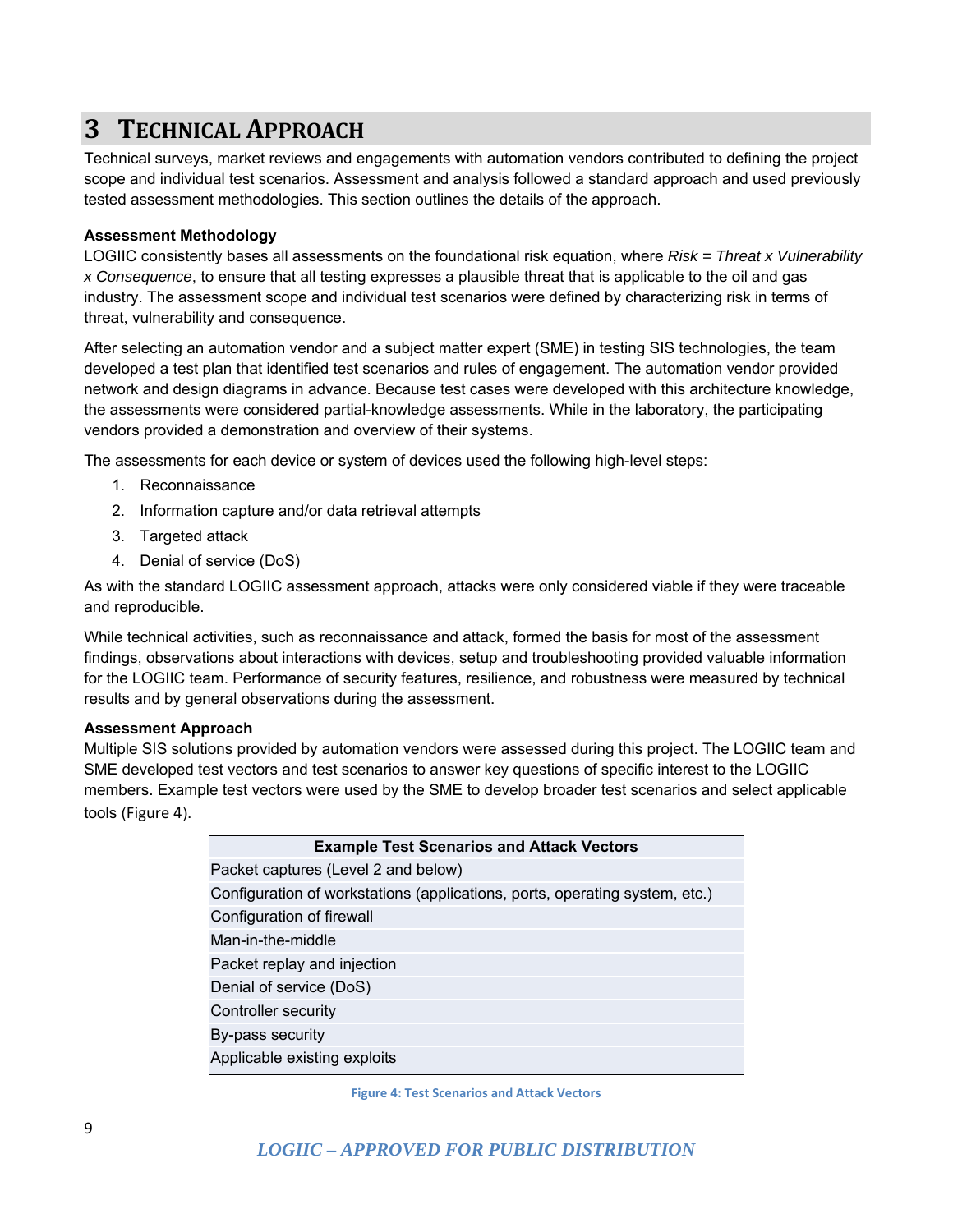The SME conducted the test scenarios using defined attack methods, payloads and equipment. Each assessment included vendor setup and a pre-work phase conducted by the SME. The pre-work phase included connection of test equipment, network validation, reconnaissance and traffic capture. During the pre-work and testing phases, the SME used publicly available tools and SME-developed customized scripts.

For each architecture under test, the SME used various connection points and accounts (provided by the vendor) to represent various levels of insider and outsider threat. Insider connections included physical access to the safety network, Level-2 IP addresses and user and administrator accounts. Outsider threat was represented by testing from other logically separated networks or a representative system on the control system network.

| <b>Test Tools</b>                                       |  |
|---------------------------------------------------------|--|
| Wireshark (Network traffic monitor)                     |  |
| Nessus (Vulnerability scanner)                          |  |
| Nmap (Network and port mapping)                         |  |
| Kali Linux (Linux distribution for penetration testing) |  |
| <b>Custom Test Scripts</b>                              |  |

#### **Figure 5: Test Tools**

White cell<sup>1</sup> activities during the assessment were performed by the LOGIIC Technical Lead. All test techniques, steps, results, and observations were noted during the assessment.

#### **Analysis of Findings**

The technical conclusions described in the following sections of this report are based on a series of inputs and data sources, including:

- Background research conducted under the project
- Product documentation, technical briefings, and design details from the automation vendor
- Assessment test scenario results
- Background information on each threat vector provided by the SME
- Observations during the assessment
- Functional and usability testing

In addition to technical test findings, operational observations also contributed to overall project conclusions. These observations included usability, ease of setup, maintenance requirements and skillsets required to maintain and use the system. These findings assisted LOGIIC members in determining a return on investment based on how they implement newer versions of this technology in an operational setting.

<sup>&</sup>lt;sup>1</sup> A white cell is an independent person who collects findings and records events during the assessment. White cell activities are not typically performed by a red team member or a vendor.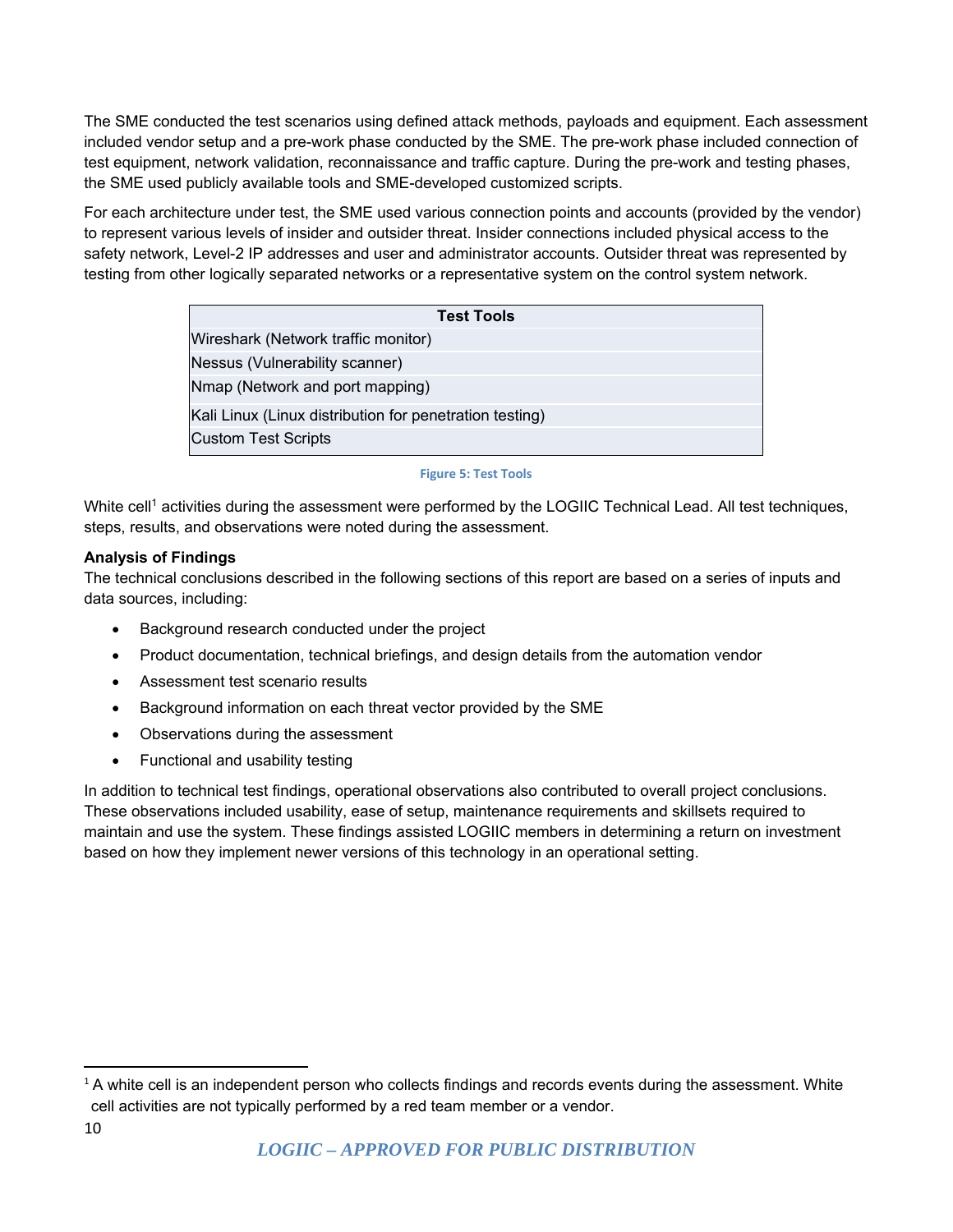### **4 ASSESSMENT FINDINGS**

The assessment produced numerous technical and operational findings. This section presents technical and operational findings and key discussion points. Approximately 130 individual test cases were conducted during each assessment, depending on the test architecture. Findings from each test case were reviewed and ranked by consequence-based severity and likelihood. These technical findings were merged with operational conclusions, and observations were categorized into broader areas.

#### **Integrated Architecture**

Since Project 2, SIS architectures have shifted toward a more integrated design. Key factors that likely contributed to this shift include (1) the development and adoption of industry SIS design standards and (2) the desire for asset owners to have increased situational awareness. Vendor feedback indicates that asset owners seek the ability to see alerts and status from points outside the SIS network. It is assumed, based on vendor roadmaps and feedback, that increased integration is expected in future products.

Increased integration, as pointed out in Project 2, requires added security measures. Implementation of these measures in the design is likely the most effective approach. These measures, however, must be maintained throughout the SIS life-cycle to ensure that the architecture remains secure.

Lastly, feedback from LOGIIC members indicate that SIS solutions are expected to be rated SIL3 or higher to be considered for an implementation with core operational assets.

#### **Reducing the Attack Surface**

The SIS solutions tested in Project 11 contained multiple components and redundant networks, making the architectures significant in size and capability. Given the size and number of components, minimizing the attack surface requires the consideration of security at the design phase. Reducing the attack surface requires the mitigation of operating system, application, and network vulnerabilities in the design. This includes disabling unnecessary ports, services, and accounts; removing default passwords; and enforcing access controls using the principle of least privilege. Minimizing the attack surface in the design phase ensures that the system is more secure at the time of implementation.

Maintaining security is critical. Patching and updating components of the SIS is necessary to mitigate risks, but it is also a complex task. Many systems are not easily accessible, which requires a well-planned, well-executed patch effort.

While the solutions tested in Project 11 mitigated many risks during the product design phase, technical findings and vendor feedback indicate that this is not a simple task. Vulnerabilities within the operating system or thirdparty components may not have available patches. Likewise, new vulnerabilities may emerge throughout the lifecycle that require patches or updates to mitigate.

#### **Networking**

As expected, the network structure makes a significant contribution to the overall security of the SIS. Assessment findings in several areas indicated the network's influence in overall security, including:

 **Redundancy** – The solutions tested in Project 11 included redundant safety networks with automatic failover capabilities. If configured correctly, redundancy provides significant protection from denial and disruption of service.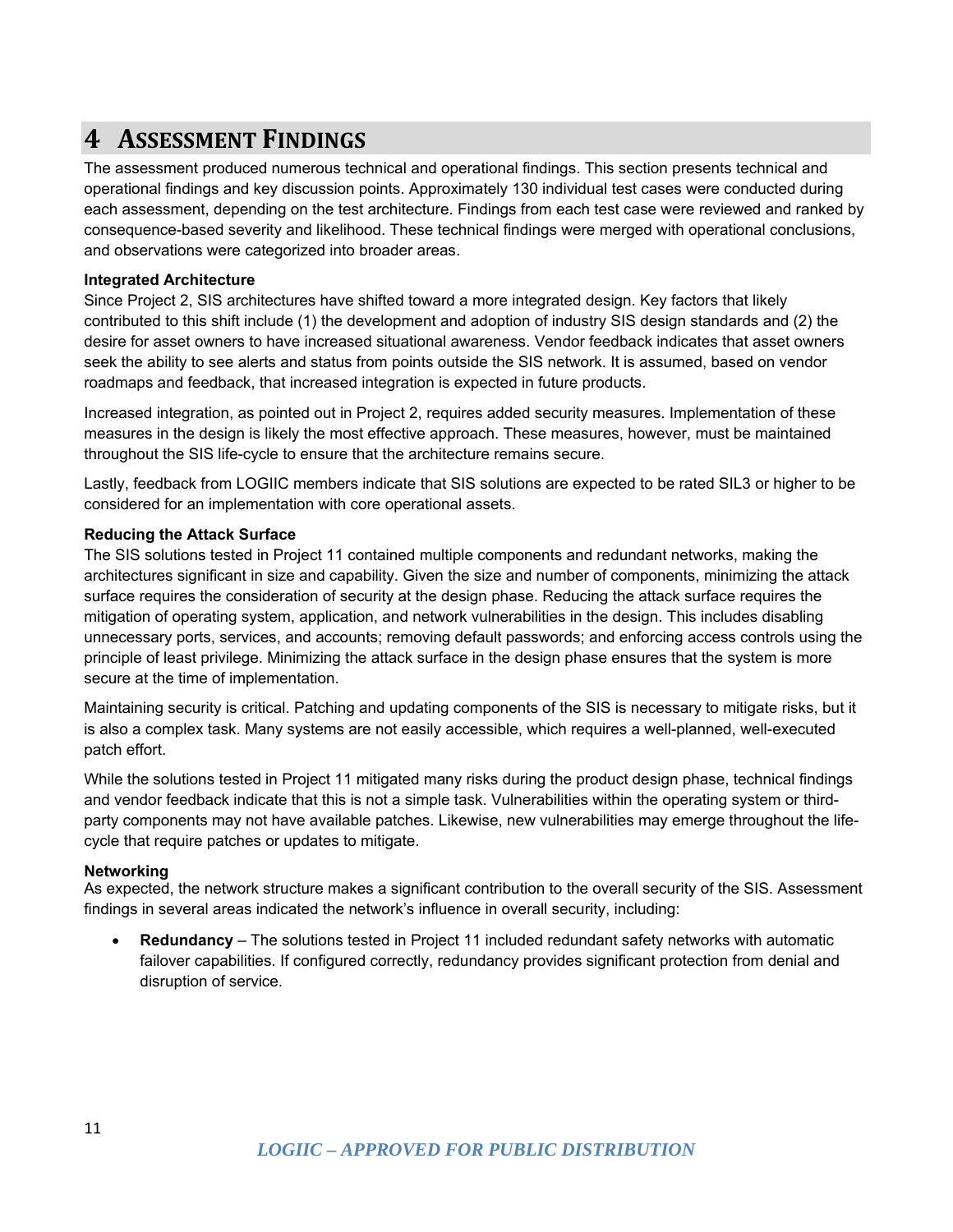**Protocols** – Some SIS vendors use proprietary protocols in currently available products. These protocols include packet structures that require significant effort to reverse engineer. Packet features such as timestamps, cyclic redundancy checks (CRCs) and sequence numbers add to the robustness of the protocol. These features complicate the successful manipulation and re-injection of a packet, even when network access is gained. The complexity of recreating a legitimate network packet likely makes this threat vector unattractive to the adversary.

Protocols that use peer-to-peer communication create a complicated attack surface requiring multiple devices to be compromised for an attack to be successful. Many vendors have included encryption in their protocol roadmaps for future development, which will improve security.

 **Domains** – Consideration of security within domains is important to maintaining the principle of least privilege, a reduced attack surface, and role-based access control. Domain considerations include the security of the domain controller and the user and service accounts within the domain. Many currently available SIS solutions include some level of domain security, and it is important to maintain that level of security throughout the system's life-cycle; therefore, the domain should be included in patch and maintenance plans.

#### **Firewalls**

Throughout the testing, it was determined that the firewalls are necessary since they filter malicious network traffic and protect against some DoS, packet-manipulation, and packet-injection attacks. However, firewalls require proper configuration and periodic maintenance. Firewall rules should be configured to be as restrictive as possible. Regular firewall maintenance and updates must be performed to ensure secure operation. The placement of the firewalls within the architecture, along with many other SIS components, can make maintenance and patching a complicated process. Finally, firewalls do not protect against all attacks; they provide one layer of protection and should be used in conjunction with other protections.

#### **Intrusion Detection**

The SIS solutions assessed in Project 11 included an intrusion-detection mechanism that produced alerts based on certain actions made by the assessment teams. Intrusion detection capabilities and their configurability vary depending on the solution; however, they play an important role in situational awareness of the SIS. The configuration of alerts and network monitoring capabilities should be fully leveraged by asset owners. The intrusion-detection capabilities performed well in all products assessed in Project 11.

#### **Lock Functionality**

The SIS solutions assessed in Project 11 used a software and/or hardware locking mechanism that restricts functionality such as downloading a configuration and making changes to the safety logic. Although these locks provide significant protection against unauthorized changes to the SIS, third party research conducted in late 2017 showed that some of implementations could potentially be bypassed by an attacker with presence on the SIS. Many aspects of the locks, such as duration and automatic re-lock, are configurable. Asset owners should enforce their protection and access goals by configuring the locks accordingly. Although vendor defaults may be sufficient, it is worth additional review and configuration by the asset owner.

#### **Documented Recommendations**

Many SIS vendors maintain a suite of documentation that includes detailed security recommendations that clearly define best practices and recommended configurations. During Project 11 testing, these documents helped identify ways to reduce the attack surface and described the available layered protections and security mechanisms inherent to the system. It is recommended that asset owners use this documentation and work closely with the vendor to maximize all security capabilities within the system and match risk mitigations with their own organization's risk portfolio. When evaluating an SIS solution, or at the onset of an implementation or upgrade, asset owners should request detailed documentation from the vendor. If the documentation is limited, the vendor should be required to provide detailed guidance on the most secure implementation. If this does not exist, asset owners may wish to conduct their own independent testing and define the most secure implementation.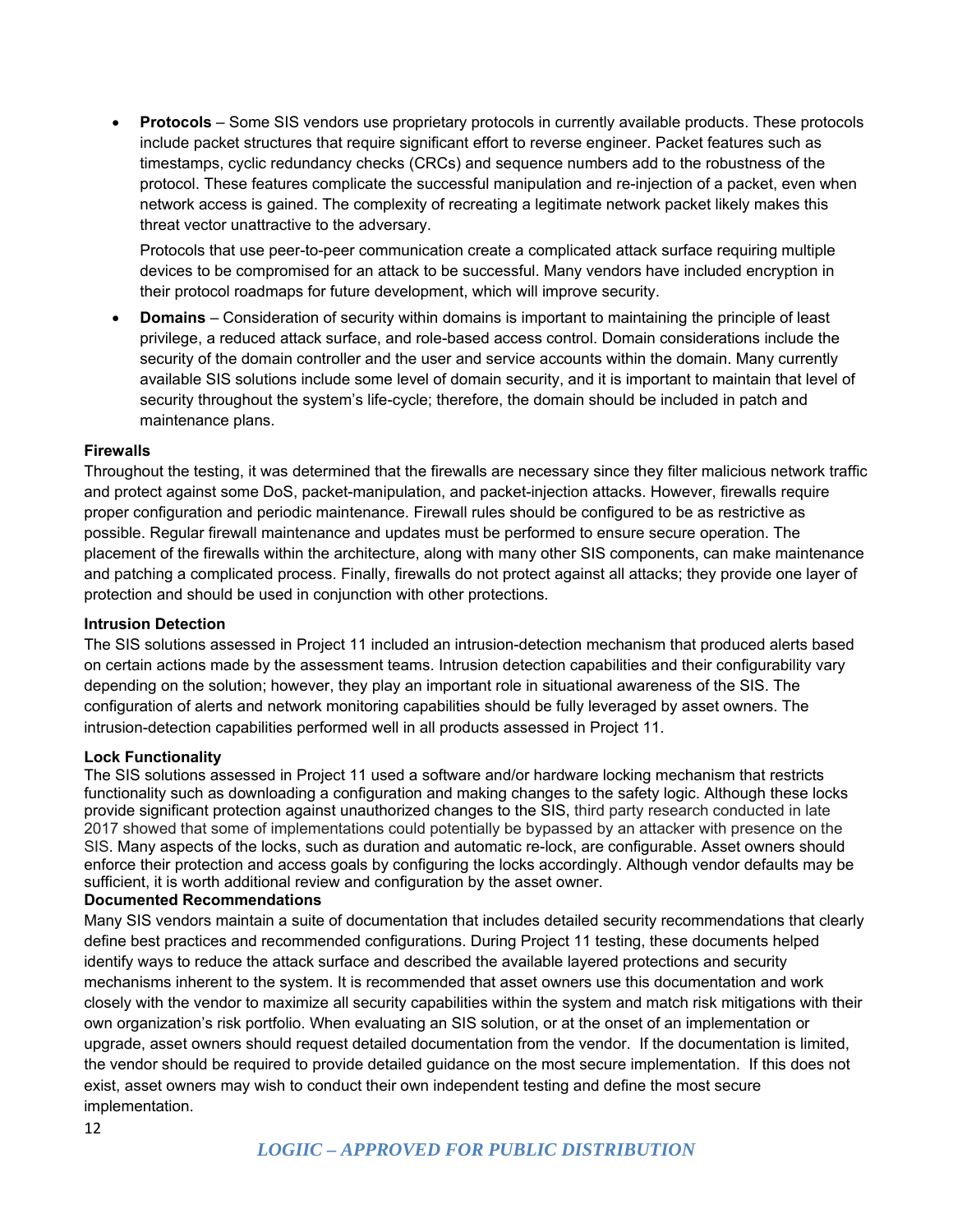## **5 CONCLUSIONS**

SIS solutions serve a critical role in overall operations. These large systems can be highly configurable and offer built-in redundancy and protective mechanisms. Like many early technologies within the operational environment, security was best achieved through airgaps or separation from other assets. In the past decade, these operational technologies, including SIS, have shifted towards a more integrated design driven mainly by the required movement of real-time data for situational awareness. While optimization and maintenance make integrated technologies and networks attractive and cost effective, integration requires significant security measures that are designed into the system and maintained throughout its life-cycle.

Several broad conclusions can be made about the security necessary in an SIS solution. Many security mechanisms are present in SIS solutions, and many are highly configurable by the asset owner. When selecting an SIS, asset owners should consider these points:

- Integrated SIS design can be accomplished securely with appropriate controls. A design should be reviewed for access controls, network separation, the principle of least privilege, and inherent security capabilities. Vendor technology that is compliant with industry standards can be a good starting point. Asset owners can confirm compliance with IEC standards through vendor engagement. Compliance is generally advertised in SIS marketing materials.
- Reducing the attack surface requires layered security throughout the operating system, application, and network. Good security practices, such as disabling unnecessary ports, services, and accounts and removing default passwords, can greatly reduce potential vulnerabilities.
- Maintenance and management of all components within the SIS through patching, updates, and periodic assessment is necessary to ensure security is maintained. The reduced network accessibility to the SIS can make these processes difficult, but they are required to ensure a reduced attack surface.
- Network security plays an important role in the overall security and stability of the SIS. Network security should include packet security through CRCs, timestamps, and/or sequence numbers. Protocol security can be achieved through proprietary protocols and/or encryption to create a complex environment unattractive to an adversary. Network redundancy, present in most SIS solutions, helps prevent disruption and denial of service. Firewalls and domain security also contribute to the layered approach to security.
- Configurable intrusion-detection capabilities provide situational awareness and alerting on the safety network.
- Hardware and software locks on the safety controllers can provide additional protection against unauthorized changes to safety logic.
- Vendor security recommendations are included in documentation suites and provide valuable information on configurable security options.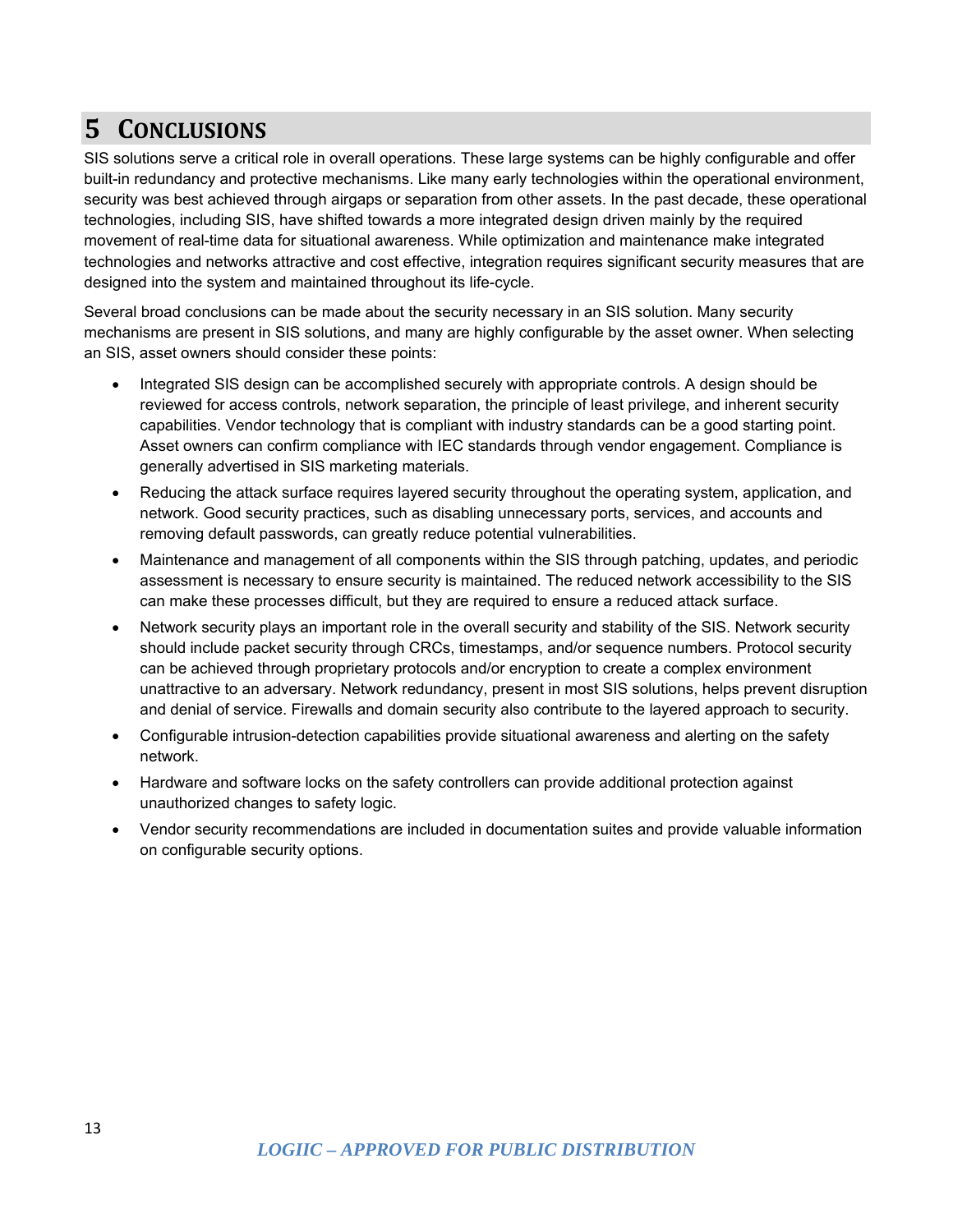Technical findings that were identified in LOGIIC Project 2, conducted nearly a decade ago, remain relevant and can be useful in understanding ongoing risks and evolving SIS technologies. Several conclusions from Project 2 include:

- Increased integration introduces greater risk
- Default configurations are not necessarily secure
- Defense in depth reduces risk
- Clear guidance on secure implementation is needed from the vendor
- Ongoing research in security of SIS solutions is required
- Traditional Information Technology (IT) security best practices need to be evaluated with respect to their applicability in the safety domain
- **Engagement between the vendor and asset owners is necessary**

Greater integration definitely increases risk, particularly if security is not considered within the design of the SIS. Since Project 2, several industry standards have been developed to assist in securing an integrated design. Asset owners have demanded increased access to data, but also require a consistent level of security. As a result, vendors have developed integrated solutions with more inherent security and consideration for industry recommendations. The evolution of technology in the IACS environment indicates that integration for the purposes of speed, efficiency and awareness will continue. Feedback from participating vendors indicates that SIS solutions will continue to leverage an integrated approach in the future.

Comparing the technical findings between Project 2 and Project 11 identified areas of progress and the need for further improvements. For example, asset owner and vendor engagement has led to a clearer understanding of operational goals and the need for greater inherent security in SIS designs. Vendors are providing security recommendations and documentation that assist in achieving a more secure implementation, based on asset owners' needs. Current default configurations provide some security, but many configurable options exist that can be leveraged by asset owners to increase security.

Defense in depth and layered security were included in the solutions tested in Project 11, although this should continue to be identified as an ongoing recommendation to ensure risk mitigation and attack surface reduction. Traditional IT security measures, such as securing accounts and domains and removing default passwords, have a defined role in securing aspects of an SIS, but the criticality of a system requires advanced security measures and methods to prevent downtime or disruption.

An operational safety network requires consideration of security beyond standard IT implementations. Redundancies, protocols and packet security are present in current SIS solutions, but should evolve as technology changes to ensure that security needs continue to be met.

This project concludes that, although SIS solutions continue to evolve into integrated designs, security mechanisms have been designed into new solutions, with many configurable options that can be leveraged by asset owners. Engagement between asset owners and vendors have resulted in robust, capable SIS solutions that use defense in depth, access control, and situational awareness. When selecting an SIS solution, asset owners should consider the points described in this report to align SIS capabilities with the security and operational goals at their organizations.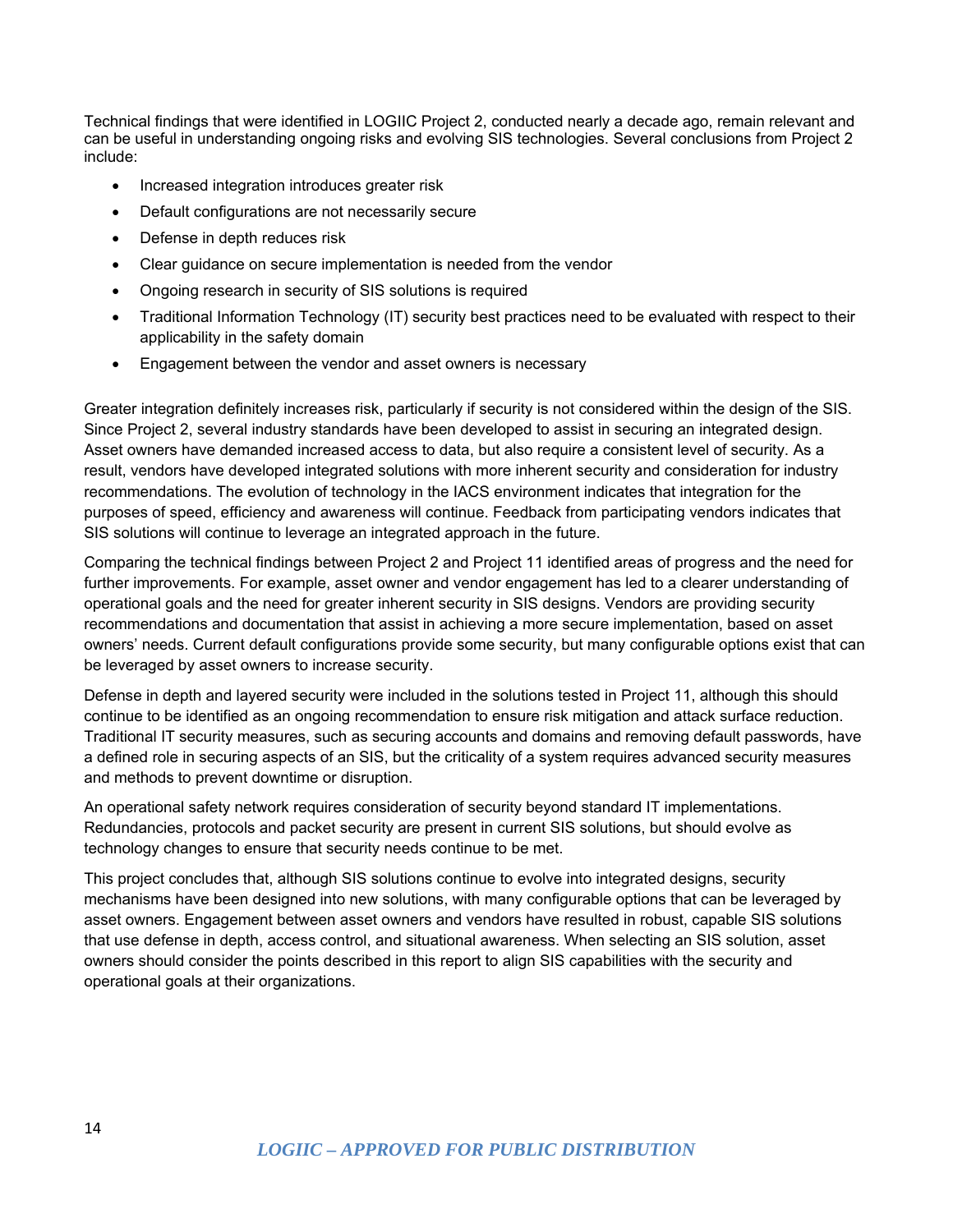The following summary of recommendations that were identified during the project are provided with a primary owner shown in parenthesis:

- Check ports and close those that are not needed. (asset owner)
- Consider using modern versions of protocols that prevent the passing of data in clear-text. (asset owner)
- Ensure that a security information and event management (SIEM) system is used to monitor logs in realtime. (asset owner)
- Verify that all versions of firmware result in full recovery after DoS attacks are removed. Although DoS attacks were possible, the SIF was not affected. (vendor)
- Remove unnecessary applications and services that may present vulnerabilities. If needed, work with the OS provider to mitigate risks associated with automatically installed software that cannot be deleted. (vendor)
- Review and verify that all default passwords are changed. No default passwords were identified during testing. (asset owner)
- Apply patches in a timely manner to ensure the appropriate management of vulnerabilities. (asset owner)
- Evaluate the security options available with the system, select the option that is most secure and configure the system to achieve maximum security. (asset owner)

Since LOGIIC completed Project 2 over 10 years ago, vendors have made the following cybersecurity improvements:

- SIS solutions are designed to provide comprehensive cybersecurity capabilities (e.g., enhanced cybersecurity capabilities of controllers), and new capabilities have addressed cybersecurity enhancements requested by asset owners
- Added new access control authentication mechanisms (e.g., Smart Card for the EWS)
- Provided new and enhanced network solutions (e.g., new switches, better placement of firewalls, improved firewall capabilities and logic, etc.)
- Added and/or improved hardware and software locks to protect credentials, devices, etc.
- Certification of components (e.g., Achilles)
- Separated some functions (e.g., domain controllers) to simplify maintenance, which facilitates the timely application of patches
- Provided integration and support for SIEM solutions with SIS solutions
- Increased support for antivirus applications and introduced support for application whitelisting
- Increased focus on cybersecurity and managing risks associated with end-of-life components